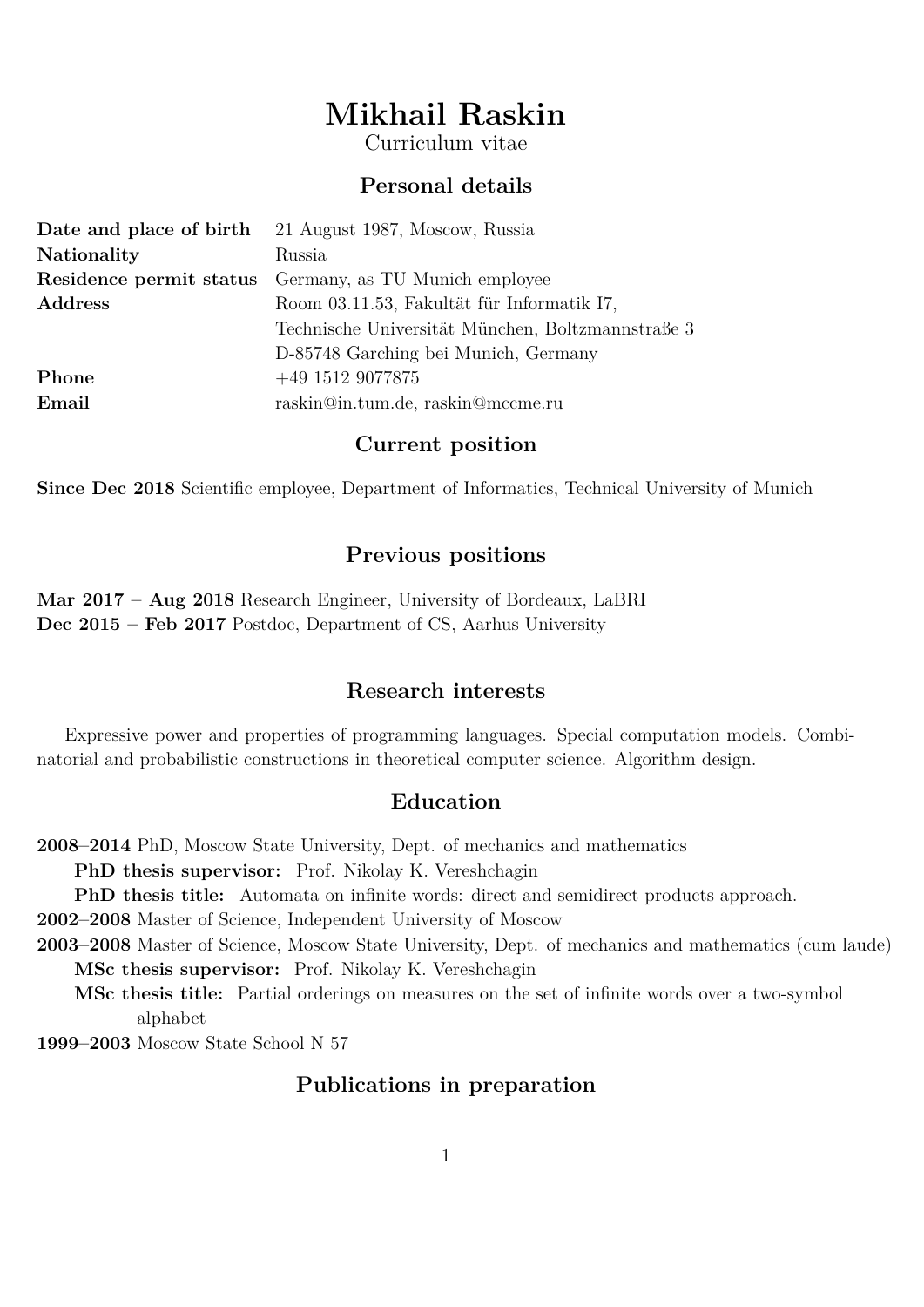- 1. Bruno Courcelle, Irène Durand, Michael Raskin. A unified algorithm for colouring graphs of bounded clique-width.
- 2. Mikhail Raskin. Constructive expressive power of population protocols.
- 3. Mikhail Raskin. Modular population protocols.

# **Publications**

1. Arnaud Casteigts, Michael Raskin, Malte Renken, Viktor Zamaraev. Sharp Thresholds in Random Simple Temporal Graphs. *Symposium on Foundations of Computer Science*, to appear in 2022.

A graph whose edges only appear at certain points in time is called a temporal graph (among other names). Such a graph is temporally connected if each ordered pair of vertices is connected by a path which traverses edges in chronological order (i.e. a temporal path). In this paper, we consider a simple model of random temporal graph, obtained from an Erdős–Rényi random graph  $GsimG_{n,p}$  by considering a random permutation of the edges and interpreting the ranks in as presence times.

We give a thorough study of the temporal connectivity of such graphs and derive implications for the existence of several kinds of sparse spanners. It turns out that temporal reachability in this model exhibits a surprisingly regular sequence of thresholds. In particular, we show that, at  $p=\log n/n$ , any fixed pair of vertices can a.a.s. reach each other; at 2 log  $n/n$ , at least one vertex (and in fact, any fixed vertex) can a.a.s. reach all others; and at 3 log  $n/n$ , all the vertices can a.a.s. reach each other, i.e. the graph is temporally connected. Furthermore, the graph admits a temporal spanner of size  $2n+o(n)$  as soon as it becomes temporally connected, which is nearly optimal as 2n-4 is a lower bound. This result is quite significant because temporal graphs do not admit spanners of size O(n) in general (Kempe, Kleinberg, Kumar, STOC 2000). In fact, they do not even always admit spanners of size  $o(n^2)$  (Axiotis, Fotakis, ICALP 2016). Thus, our result implies that the obstructions found in these works, and more generally, all non-negligible obstructions, must be statistically insignificant: nearly optimal spanners always exist in random temporal graphs.

All the above thresholds are sharp. Carrying the study of temporal spanners a step further, we show that pivotal spanners — i.e. spanners of size  $2n-2$  made of two spanning trees glued at a single vertex (one descending in time, the other ascending subsequently) — exist a.a.s. at 4 log n/n, this threshold being also sharp. Finally, we show that optimal spanners (of size 2n-4) also exist a.a.s. at  $p=4 \log n/n$ . Whether this value is a threshold is open, we conjecture that it is.

For completeness, we compare the above results to existing results in related areas, including edge-ordered graphs, gossip theory, and population protocols, showing that our results can be interpreted in these settings as well, and that in some cases, they improve known results therein. Finally, we describe an intriguing connection between our results and Janson's celebrated results on percolation in weighted graphs.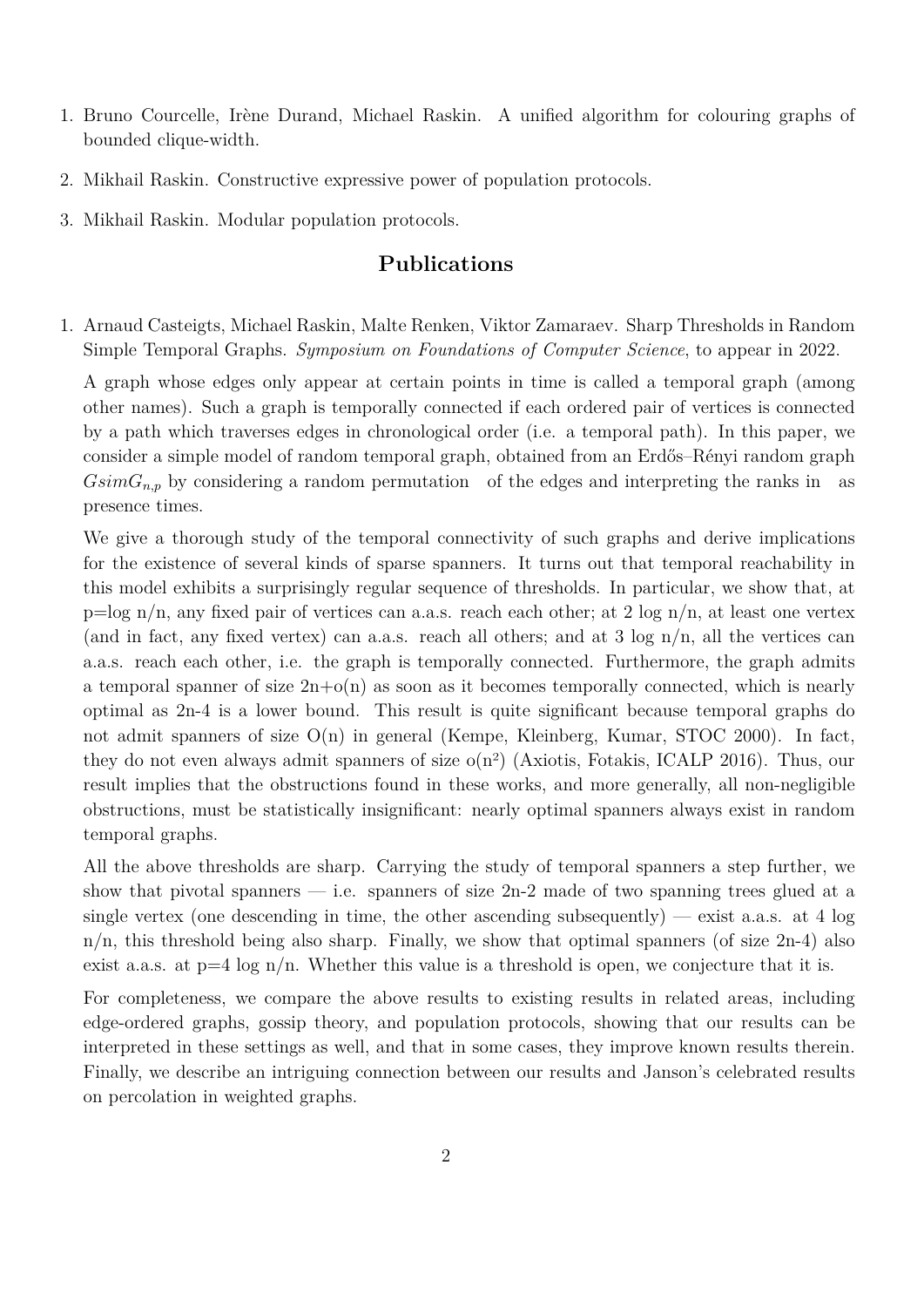2. Mikhail Raskin. Population protocols with unreliable communication. *International Symposium on Algorithmics of Wireless Networks*, 2021.

Population protocols are a model of distributed computation intended for the study of networks of independent computing agents with dynamic communication structure. Each agent has a finite number of states, and communication occurs nondeterministically, allowing the involved agents to change their states based on each other's states.

In the present paper we study unreliable models based on population protocols and their variations from the point of view of expressive power. We model the effects of message loss. We show that for a general definition of protocols with unreliable communication with constant-storage agents such protocols can only compute predicates computable by immediate observation (IO) population protocols (sometimes also called one-way protocols). Immediate observation population protocols are inherently tolerant to unreliable communication and keep their expressive power under a wide range of fairness conditions. We also prove that a large class of message-based models that are generally more expressive than IO becomes strictly less expressive than IO in the unreliable case.

3. Javier Esparza, Mikhail Raskin, Christoph Welzel. Abduction of trap invariants in parameterized systems. *International Symposium on Games, Automata, Logics, and Formal Verification*, 2021.

In a previous paper we have presented a CEGAR approach for the verification of parameterized systems with an arbitrary number of processes organized in an array or a ring. The technique is based on the iterative computation of parameterized invariants, i.e., infinite families of invariants for the infinitely many instances of the system. Safety properties are proved by checking that every global configuration of the system satisfying all parameterized invariants also satisfies the property; we have shown that this check can be reduced to the satisfiability problem for Monadic Second Order on words, which is decidable.

A strong limitation of the approach is that processes can only have a fixed number of variables with a fixed finite range. In particular, they cannot use variables with range  $[0,N-1]$ , where N is the number of processes, which appear in many standard distributed algorithms. In this paper, we extend our technique to this case. While conducting the check whether a safety property is inductive assuming a computed set of invariants becomes undecidable, we show how to reduce it to checking satisfiability of a first-order formula. We report on experiments showing that automatic first-order theorem provers can still perform this check for a collection of non-trivial examples. Additionally, we can give small sets of readable invariants for these checks.

4. Michael Blondin, Mikhail Raskin. The Complexity of Reachability in Affine Vector Addition Systems with States. *Logical Methods in Computer Science*, 2021.

Vector addition systems with states (VASS) are widely used for the formal verification of concurrent systems. Given their tremendous computational complexity, practical approaches have relied on techniques such as reachability relaxations, e.g., allowing for negative intermediate counter values. It is natural to question their feasibility for VASS enriched with primitives that typically translate into undecidability. Spurred by this concern, we pinpoint the complexity of integer relaxations with respect to arbitrary classes of affine operations.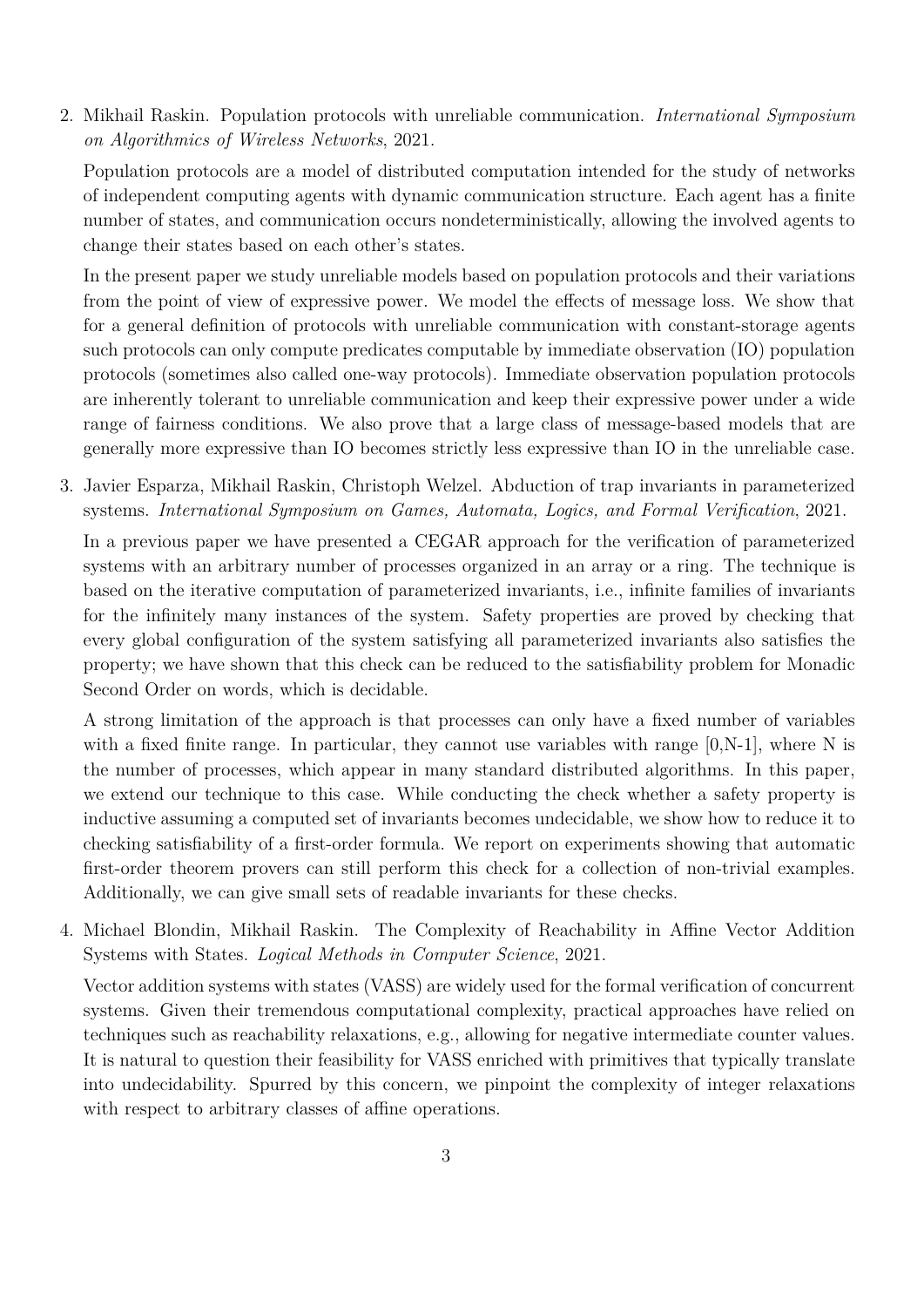More specifically, we provide a trichotomy on the complexity of integer reachability in VASS extended with affine operations (affine VASS). Namely, we show that it is NP-complete for VASS with resets, PSPACE-complete for VASS with (pseudo-)transfers and VASS with (pseudo-)copies, and undecidable for any other class. We further present a dichotomy for standard reachability in affine VASS: it is decidable for VASS with permutations, and undecidable for any other class. This yields a complete and unified complexity landscape of reachability in affine VASS. We also consider the reachability problem parameterized by a fixed affine VASS, rather than a class, and we show that the complexity landscape is arbitrary in this setting.

5. Michael Blondin, Christoph Haase, Filip Mazowiecki, Mikhail Raskin. Affine Extensions of Integer Vector Addition Systems with States. *Logical Methods in Computer Science*, 2021.

We study the reachability problem for affine  $Z$ -VASS, which are integer vector addition systems with states in which transitions perform affine transformations on the counters. This problem is easily seen to be undecidable in general, and we therefore restrict ourselves to affine Z-VASS with the finite-monoid property (afmp-Z-VASS). The latter have the property that the monoid generated by the matrices appearing in their affine transformations is finite. The class of afmp-Z-VASS encompasses classical operations of counter machines such as resets, permutations, transfers and copies. We show that reachability in an afmp-Z-VASS reduces to reachability in a Z-VASS whose control-states grow linearly in the size of the matrix monoid. Our construction shows that reachability relations of afmp-Z-VASS are semilinear, and in particular enables us to show that reachability in Z-VASS with transfers and Z-VASS with copies is PSPACE-complete. We then focus on the reachability problem for affine Z-VASS with monogenic monoids: (possibly infinite) matrix monoids generated by a single matrix. We show that, in a particular case, the reachability problem is decidable for this class, disproving a conjecture about affine Z-VASS with infinite matrix monoids we raised in a preliminary version of this paper. We complement this result by presenting an affine Z-VASS with monogenic matrix monoid and undecidable reachability relation.

6. Michael Raskin. Lisp in the middle: using Lisp to manage a Linux system. *European Lisp Symposium*, 2021.

In the Lisp community one can still find some nostalgia for the time of Lisp machines. The defining feature that has been since lost is having a powerful programming language as the main method of controlling the system behaviour.

Unfortunately, to the best of our knowledge, there are few modern systems that try to revive this approach. Moreover, regardless of the configuration language in use, managing the system as a whole is usually associated purely with managing a global persistent state, possibly with parts of it getting enabled or disabled in runtime.

We present a system design and a description of a partial implementation of Lisp-in-the-middle, a system based on the common GNU/Linux/X11 stack that uses Common Lisp for runtime system policy and per-user policy. We prioritise ease of achieving compatibility with niche workflows, low rate of purely maintenance changes, and minimising the unnecessary interactions between the parts of the system unless requested by user.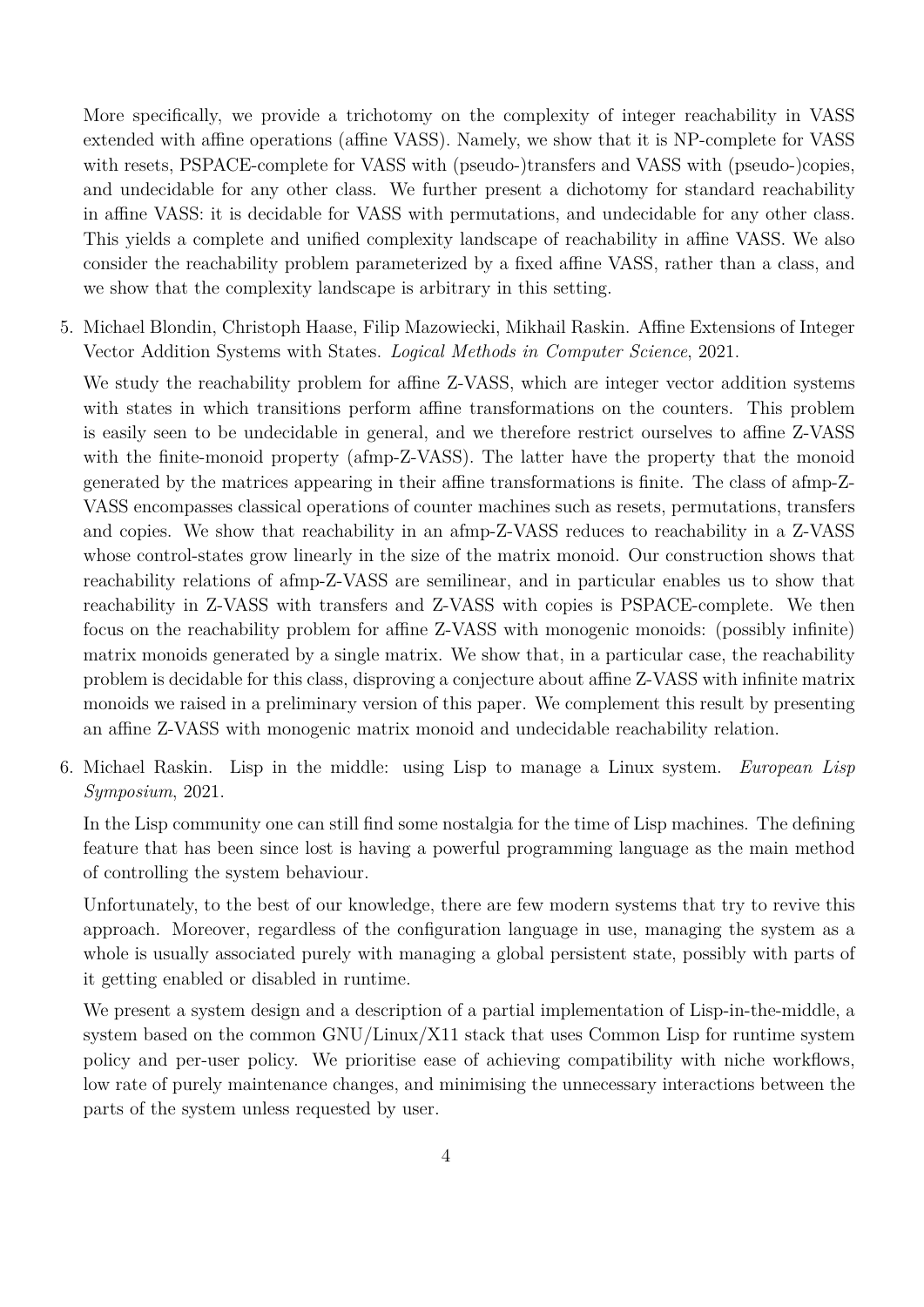7. Javier Esparza, Mikhail A. Raskin, Christoph Welzel. Computing Parameterized Invariants of Parameterized Petri Nets. *Proceedings of International Conference on Application and Theory of Petri Nets*, 2021.

A fundamental advantage of Petri net models is the possibility to automatically compute useful system invariants from the syntax of the net. Classical techniques used for this are place invariants, P-components, siphons or traps. Recently, Bozga et al. have presented a novel technique for the parameterized verification of safety properties of systems with a ring or array architecture. They show that the statement «for every instance of the parameterized Petri net, all markings satisfying the linear invariants associated to all the P-components, siphons and traps of the instance are safe» can be encoded in WS1S and checked using tools like MONA. However, while the technique certifies that this infinite set of linear invariants extracted from P-components, siphons or traps are strong enough to prove safety, it does not return an explanation of this fact understandable by humans. We present a CEGAR loop that constructs a finite set of parameterized P-components, siphons or traps, whose infinitely many instances are strong enough to prove safety. For this we design parameterization procedures for different architectures.

8. Javier Esparza, Stefan Jaax, Mikhail Raskin, Chana Weil-Kennedy. The Complexity of Verifying Population Protocols. *Distributed Computing*, 2021.

Population protocols [Angluin etal., PODC, 2004] are a model of distributed computation in which indistinguishable, finite-state agents interact in pairs to decide if their initial configuration, i.e., the initial number of agents in each state, satisfies a given property. In a seminal paper Angluin et al. classified population protocols according to their communication mechanism, and conducted an exhaustive study of the expressive power of each class, that is, of the properties they can decide [Angluin et al., Distributed Computing, 2007]. In this paper we study the correctness problem for population protocols, i.e., whether a given protocol decides a given property. A previous paper [Esparza et al., Acta Informatica, 2017] has shown that the problem is decidable for the main population protocol model, but at least as hard as the reachability problem for Petri nets, which has recently been proved to have non-elementary complexity. Motivated by this result, we study the computational complexity of the correctness problem for all other classes introduced by Angluin et al., some of which are less powerful than the main model. Our main results show that for the class of observation models the complexity of the problem is much lower, ranging from  $Pi_2^{\dagger}$ to PSPACE.

9. A. R. Balasubramanian, Javier Esparza, Mikhail Raskin. Finding Cut-Offs in Leaderless Rendez-Vous Protocols is Easy. *International Conference on Foundations of Software Science and Computation Structures*, 2021.

In rendez-vous protocols an arbitrarily large number of indistinguishable finite-state agents interact in pairs. The cut-off problem asks if there exists a number B such that all initial configurations of the protocol with at least B agents in a given initial state can reach a final configuration with all agents in a given final state. In a recent paper [HornSangnier2020], Horn and Sangnier prove that the cut-off problem is equivalent to the Petri net reachability problem for protocols with a leader,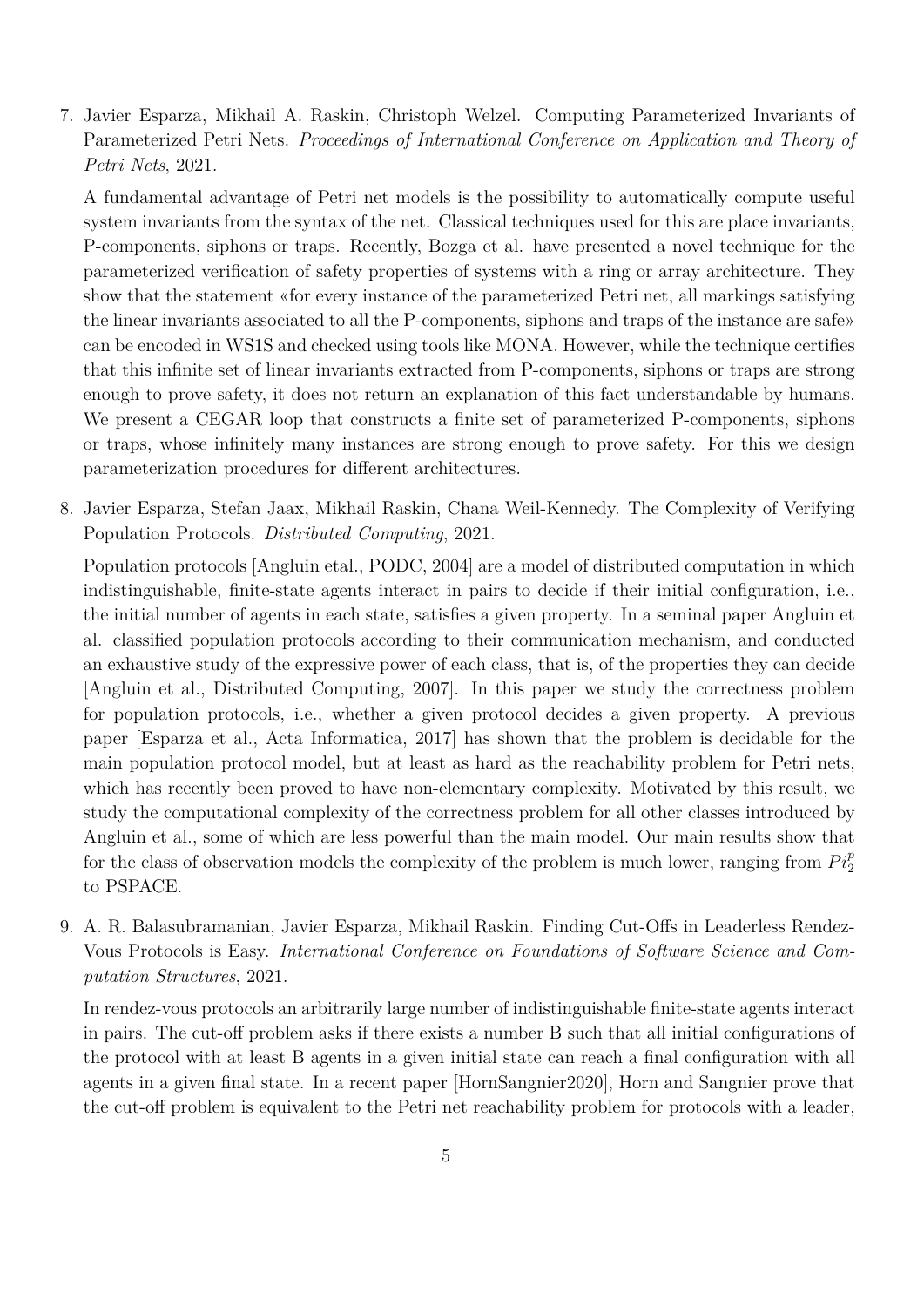and in EXPSPACE for leaderless protocols. Further, for the special class of symmetric protocols they reduce these bounds to PSPACE and NP, respectively. The problem of lowering these upper bounds or finding matching lower bounds is left open. We show that the cut-off problem is Pcomplete for leaderless protocols, NP-complete for symmetric protocols with a leader, and in NC for leaderless symmetric protocols, thereby solving all the problems left open in [HornSangnier2020].

10. Irène Durand, Bruno Courcelle and Michael Raskin. On defining linear orders by automata. *Moscow Journal of Combinatorics and Number Theory*, 2020.

We define linear orders  $\leq_Z$  on product sets  $Z := X_1 \times X_2 \times ... \times X_n$  and on subsets Z of  $X_1 \times X_2$ where each composing set  $X_i$  is  $[0, p]$  or  $\mathbb{N}$ , and ordered in the natural way. We require that  $(Z, \leq_Z)$ be isomorphic to  $(N, \leq)$  if it is infinite. We want linear orderings of Z such that, in two consecutive tuples  $\boldsymbol{z} = (z_1, ..., z_n)$  and  $\boldsymbol{z}' = (z'_1, ..., z'_n)$ , we have  $|z_i - z'_i| \leq 1$  for each *i*. Furthermore, we define their *distance*  $d(z, z')$  as the number of indices *i* such that  $z_i \neq z'_i$ . We will consider orderings where the distance of two consecutive tuples is at most 2. We are interested in algorithms that determine the tuple in *Z* following *z* by using local information, where

11. Michael Raskin, Chana Weil-Kennedy. Efficient Restrictions of Immediate Observation Petri Nets. *International Conference on Reachability Problems*, 2020.

In a previous paper we introduced immediate observation Petri nets, a subclass of Petri nets with application domains in distributed protocols and theoretical chemistry (chemical reaction networks). IO nets enjoy many useful properties, but like the general case of conservative Petri nets they have a PSPACE-complete reachability problem. In this paper we explore two restrictions of the reachability problem for IO nets which lower the complexity of the problem drastically. The complexity is NP-complete for the first restriction with applications in distributed protocols, and it is polynomial for the second restriction with applications in chemical settings.

12. Michael Blondin, Mikhail Raskin. The Complexity of Reachability in Affine Vector Addition Systems with States. *Logic in Computer Science*, 2020.

Vector addition systems with states (VASS) are widely used for the formal verification of concurrent systems. Given their tremendous computational complexity, practical approaches have relied on techniques such as reachability relaxations, e.g. allowing for negative intermediate counter values. It is natural to question their feasibility for VASS enriched with primitives that typically translate into undecidability. Spurred by this concern, we pinpoint the complexity of integer relaxations w.r.t. arbitrary classes of affine operations.

More specifically, we provide a trichotomy on the complexity of integer reachability in VASS extended with affine operations (affine VASS). Namely, we show that it is NP-complete for VASS with resets, PSPACE-complete for VASS with (pseudo-)transfers and VASS with (pseudo-)copies, and undecidable for any other class. We further present a dichotomy for standard reachability in affine VASS: it is decidable for VASS with permutations, and undecidable for any other class. This yields a complete and unified complexity landscape of reachability in affine VASS.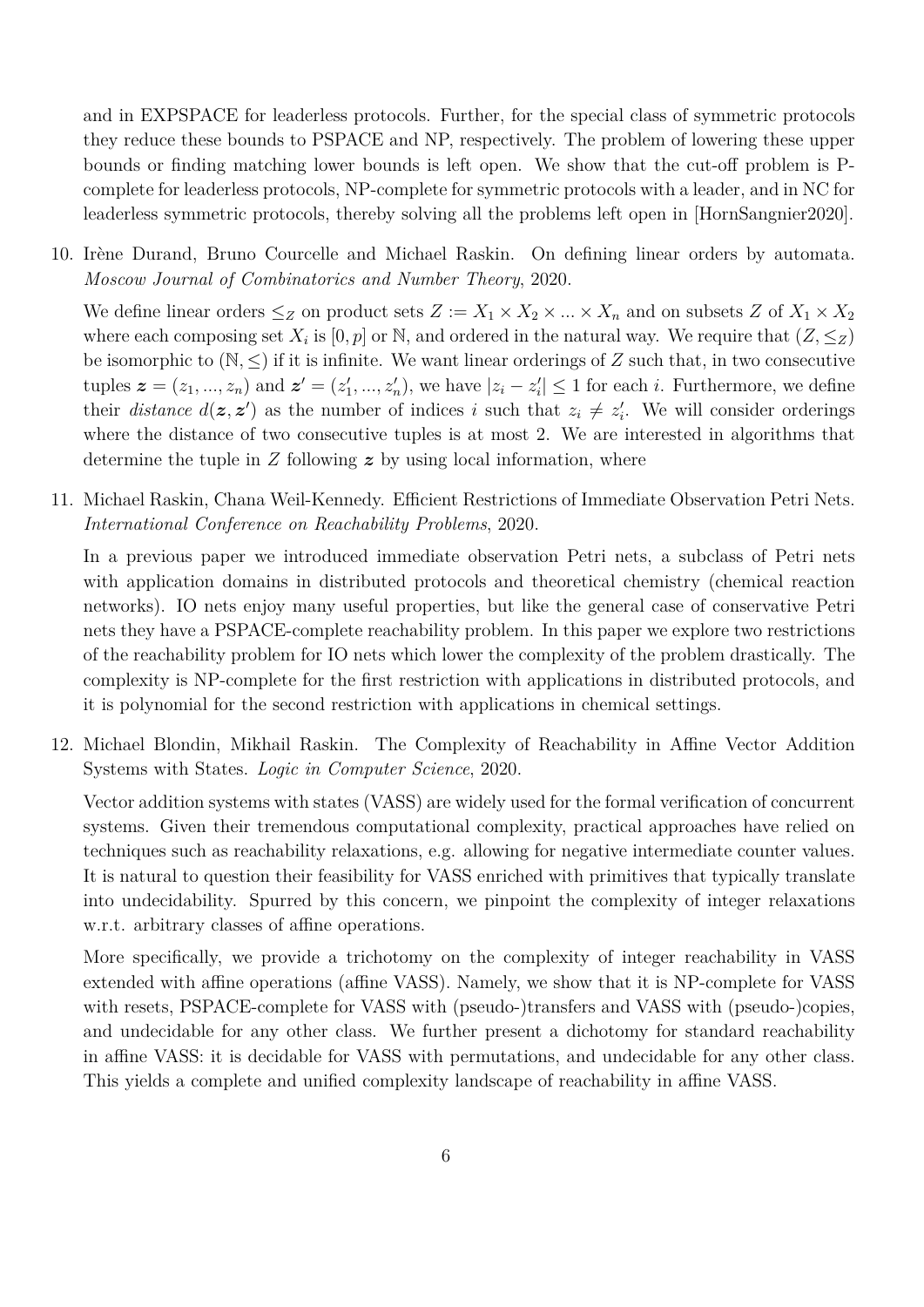13. Olivier Gauwin, Anca Muscholl, Michael Raskin. Minimization of visibly pushdown automata is NP-complete. *Logical Methods in Computer Science*, 2020.

We show that the minimization of visibly pushdown automata is NP-complete. This result is obtained by introducing immersions, that recognize multiple languages (over a usual, non-visible alphabet) using a common deterministic transition graph, such that each language is associated with an initial state and a set of final states. We show that minimizing immersions is NP-complete, and reduce this problem to the minimization of visibly pushdown automata.

14. Mikhail A. Raskin, Chana Weil-Kennedy, Javier Esparza. Flatness and Complexity of Immediate Observation Petri Nets. *Proceedings of International Conference on Concurrency Theory*, 2020.

In a previous paper we introduced immediate observation (IO) Petri nets, a class of interest in the study of population protocols and enzymatic chemical networks. In the first part of this paper we show that IO nets are globally flat, and so their safety properties can be checked by efficient symbolic model checking tools using acceleration techniques, like FAST. In the second part we study Branching IO nets (BIO nets), whose transitions can create tokens. BIO nets extend both IO nets and communication-free nets, also called BPP nets, a widely studied class. We show that, while BIO nets are no longer globally flat, and their sets of reachable markings may be non-semilinear, they are still locally flat. As a consequence, the coverability and reachability problem for BIO nets, and even a certain set-parameterized version of them, are in PSPACE. This makes BIO nets the first natural net class with non-semilinear reachability relation for which the reachability problem is provably simpler than for general Petri nets.

15. Michael A. Raskin, Mark Simkin. Perfectly Secure Oblivious RAM with Sublinear Bandwidth Overhead. *Proceedings of International Conference on the Theory and Application of Cryptology and Information Security*, 2019.

Oblivious RAM (ORAM) has established itself as a fundamental cryptographic building block. Understanding which bandwidth overheads are possible under which assumptions has been the topic of a vast amount of previous works. In this work, we focus on perfectly secure ORAM and we present the first construction with sublinear bandwidth overhead in the worst-case. All prior constructions with perfect security require linear communication overhead in the worst-case and only achieve sublinear bandwidth overheads in the amortized sense. We present a fundamentally new approach for constructing ORAM and our results significantly advance our understanding of what is possible with perfect security.

Our main construction, Lookahead ORAM, is perfectly secure, has a worst-case bandwidth overhead of  $O(sqrtN)$ , and a total storage cost of  $O(N)$  on the server-side, where N is the maximum number of stored data elements. In terms of concrete server-side storage costs, our construction has the smallest storage overhead among all perfectly and statistically secure ORAMs and is only a factor 3 worse than the most storage efficient computationally secure ORAM. Assuming a client-side position map, our construction is the first, among all ORAMs with worst-case sublinear overhead, that allows for a *O*(1) online bandwidth overhead without server-side computation. Along the way, we construct a conceptually extremely simple statistically secure ORAM with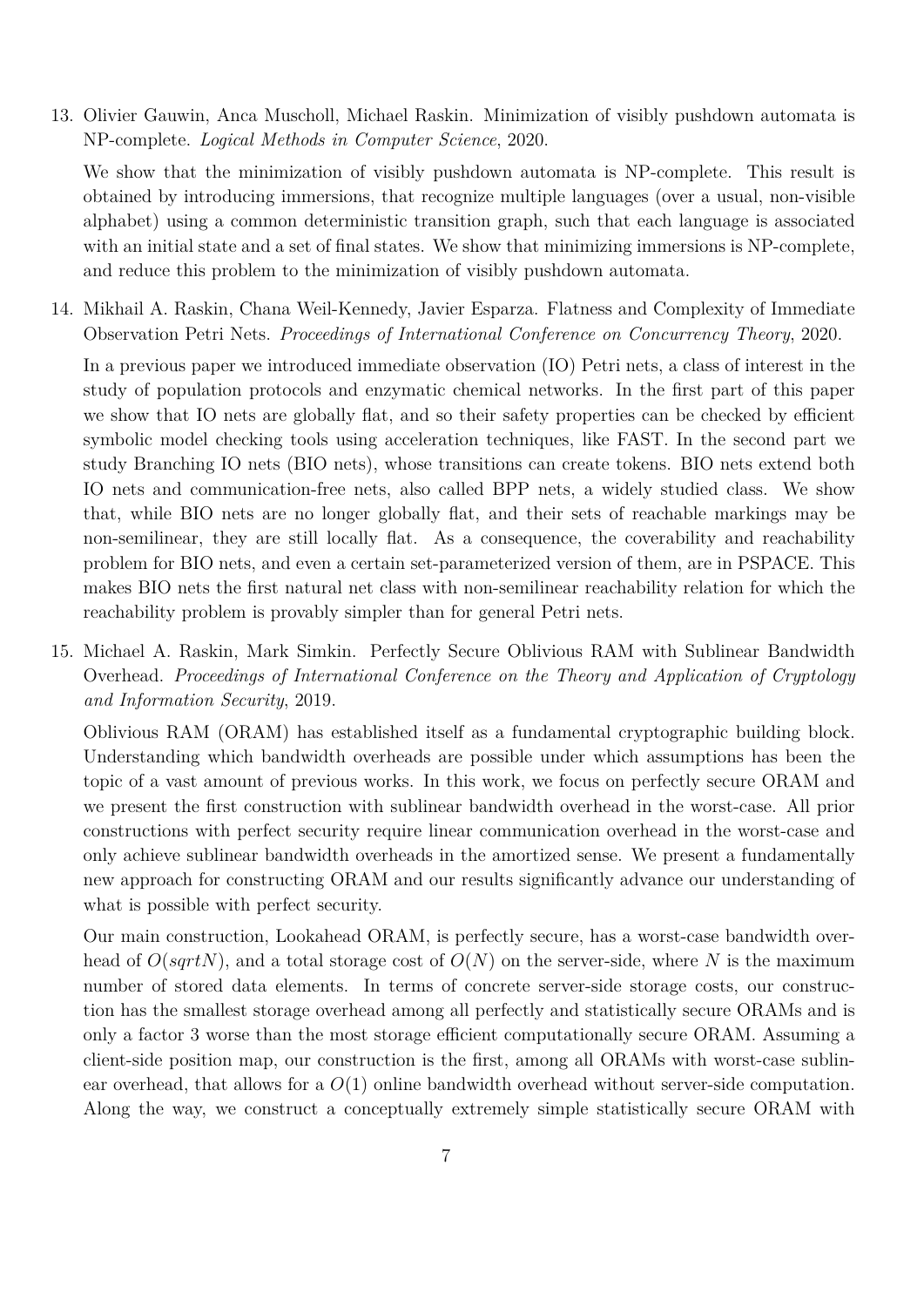a worst-case bandwidth overhead of *O*(*sqrtNfraclogNloglogN*), which may be of independent interest.

16. Kristoffer Arnsfelt Hansen, Mikhail A. Raskin. A two-player stay-in-a-set game with perfect information and without Nash equilibria. *International Symposium on Games, Automata, Logics, and Formal Verification*, 2019.

We give an example of a finite-state two-player turn-based stochastic game with safety objectives for both players which has no stationary Nash equilibrium. This answers an open question of Secchi and Sudderth.

17. Javier Esparza, Mikhail A. Raskin, Chana Weil-Kennedy. Parameterized Analysis of Immediate Observation Petri Nets. *Proceedings of International Conference on Application and Theory of Petri Nets*, 2019.

We introduce immediate observation Petri nets, a class of interest in the study of population protocols (a model of distributed computation), and enzymatic chemical networks. In these areas, relevant analysis questions translate into parameterized Petri net problems: whether an infinite set of Petri nets with the same underlying net, but different initial markings, satisfy a given property. We study the parameterized reachability, coverability, and liveness problems for immediate observation Petri nets. We show that all three problems are in PSPACE for infinite sets of initial markings defined by counting constraints, a class sufficiently rich for the intended application. This is remarkable, since the problems are already PSPACE-hard when the set of markings is a singleton, i.e., in the non-parameterized case. We use these results to prove that the correctness problem for immediate observation population protocols is PSPACE-complete, answering a question left open in a previous paper.

18. Michael A. Raskin, Christoph Welzel. Working with first-order proofs and provers. *European Lisp Symposium*, 2019.

Verifying software correctness has always been an important and complicated task. Recently, formal proofs of critical properties of algorithms and even implementations are becoming practical. Currently, the most powerful automated proof search tools use first-order logic while popular interactive proof assistants use higher-order logic.

We present our work-in-progress set of tools that aim to eventually provide a usable first-order logic computer-assisted proof environment.

19. Mikhail Raskin. A superpolynomial lower bound for the size of non-deterministic complement of an unambiguous automaton. *International Colloquium on Automata, Languages, and Programming*, 2018.

Unambiguous non-deterministic finite automata (UFA) are non-deterministic automata (over finite words) such that there is at most one accepting run over each input. Such automata are known to be potentially exponentially more succinct than deterministic automata, and non-deterministic automata can be exponentially more succinct than them.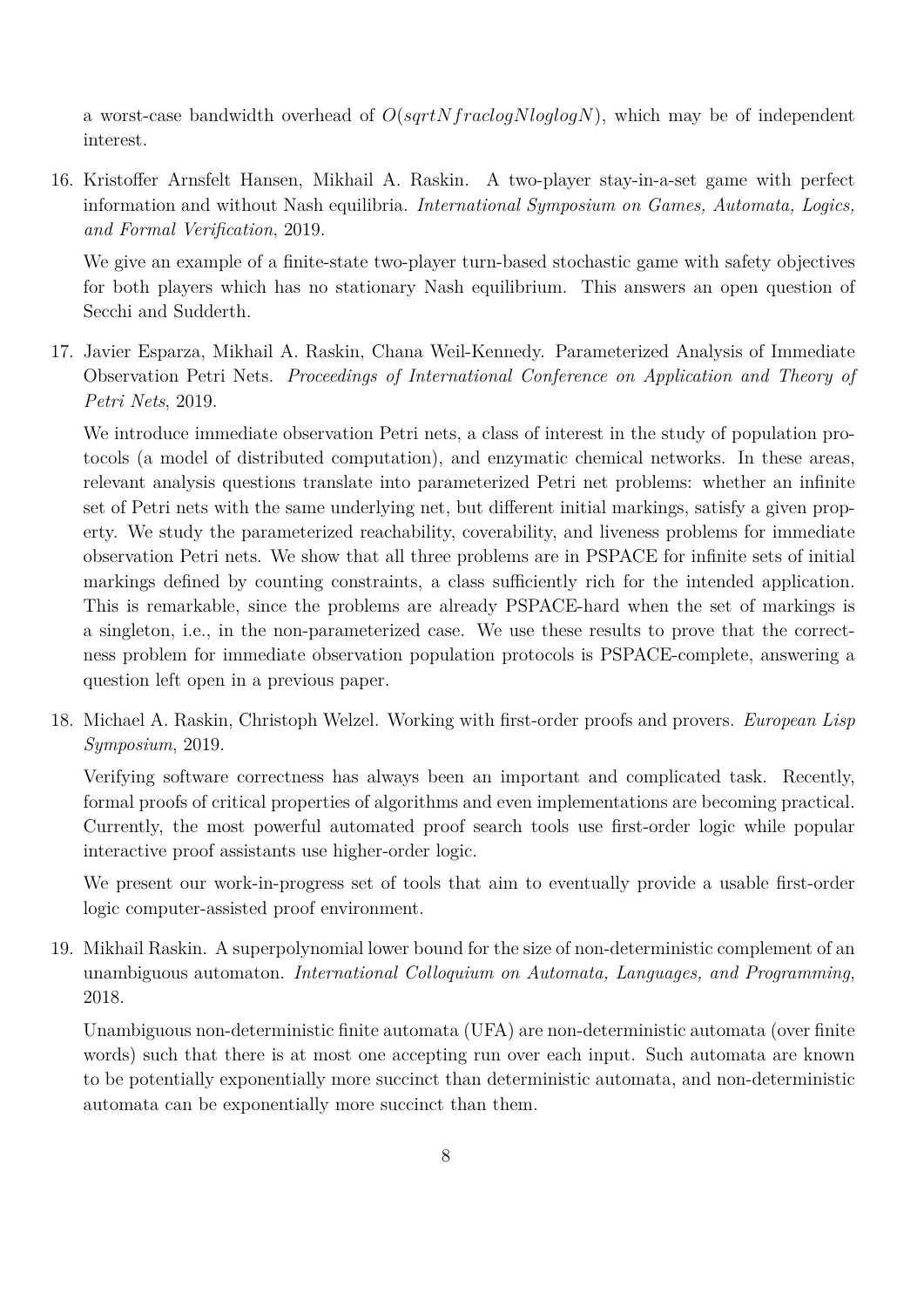In this paper we establish a superpolynomial lower bound for the state complexity of the translation of an UFA to a non-deterministic automaton for the complement language. This disproves the formerly conjectured polynomial upper bound for this translation. This lower bound only involves a one letter alphabet, and makes use of the random graph methods.

The same proof also shows that the translation of sweeping automata to non-deterministic automata is superpolynomial.

20. Michael A. Raskin. A linear lower bound for incrementing a space-optimal integer representation in the bit-probe model. *International Colloquium on Automata, Languages, and Programming*, 2017.

We present the first linear lower bound for the number of bits required to be accessed in the worst case to increment an integer in an arbitrary space-optimal binary representation. The best previously known lower bound was logarithmic. It is known that a logarithmic number of read bits in the worst case is enough to increment some of the integer representations that use one bit of redundancy, therefore we show an exponential gap between space-optimal and redundant counters.

Our proof is based on considering the increment procedure for a space optimal counter as a permutation and calculating its parity. For every space optimal counter, the permutation must be odd, and implementing an odd permutation requires reading at least half the bits in the worst case. The combination of these two observations explains why the worst-case space-optimal problem is substantially different from both average-case approach with constant expected number of reads and almost space optimal representations with logarithmic number of reads in the worst case.

21. Michael Raskin. Writing a best-effort portable code walker in Common Lisp. *European Lisp Symposium*, 2017.

One of the powerful features of the Lisp language family is possibility to extend the language using macros. Some of possible extensions would benefit from a code walker, i.e. a library for processing code that keeps track of the status of different part of code, for their implementation. But in practice code walking is generally avoided.

In this paper, we study facilities useful to code walkers provided by "Common Lisp: the Language" (2nd edition) and the Common Lisp standard. We will show that the features described in the standard are not sufficient to write a fully portable code walker.

One of the problems is related to a powerful but rarely discussed feature. The macrolet special form allows a macro function to pass information easily to other macro invocations inside the lexical scope of the expansion.

Another problem for code analysis is related to the usage of non-standard special forms in expansions of standard macros. We review the handling of defun by popular free software Common Lisp implementations.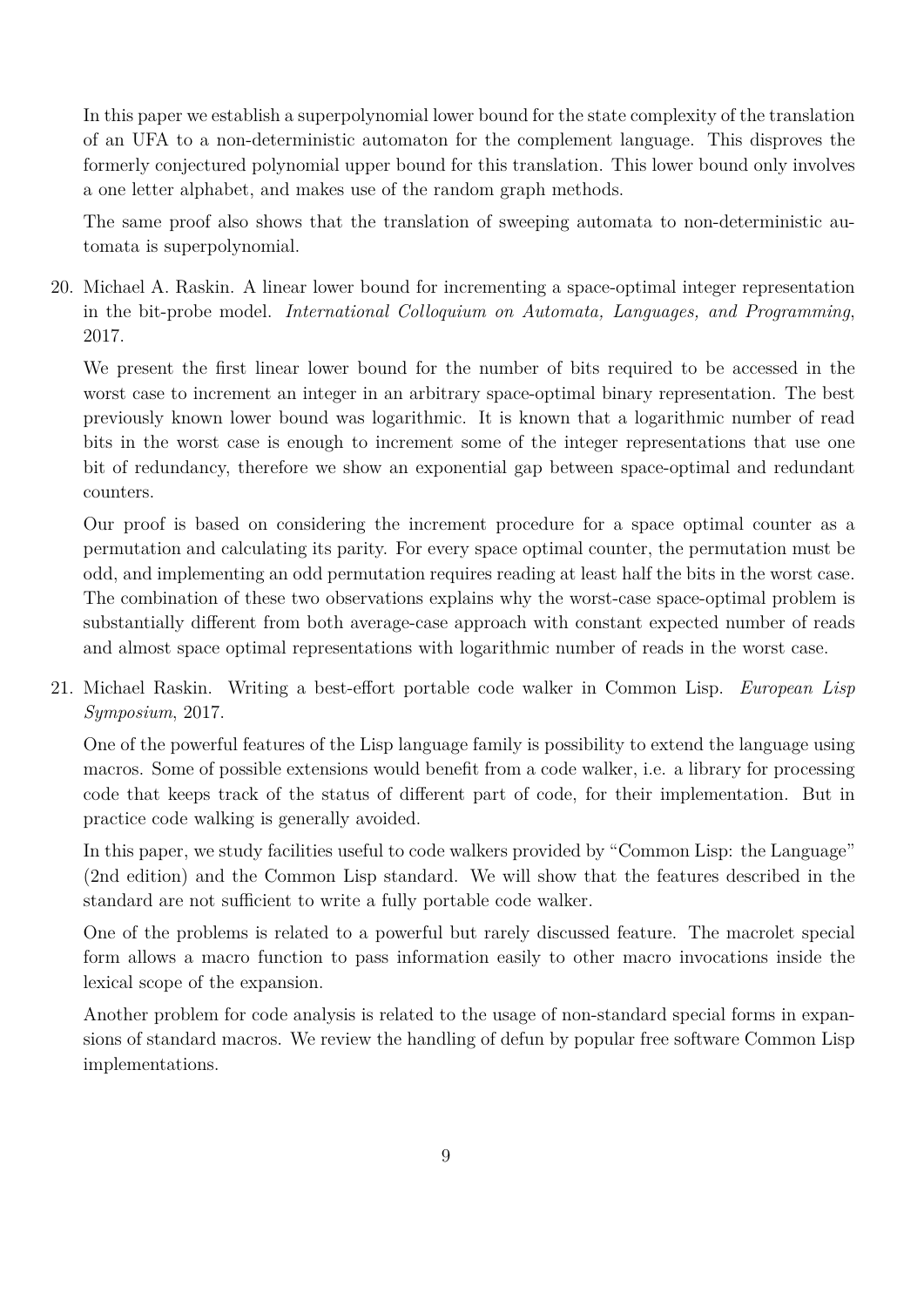We also survey the abilities and limitations of the available code walking and recursive macro expansion libraries. Some examples of apparently-conforming code that exhibit avoidable limitations of the portable code walking tools are provided.

We present a new attempt to implement a portable best-effort code walker for Common Lisp called Agnostic Lizard.

22. Ivan Damgård, Jesper Buus Nielsen, Antigoni Polychroniadou, Michael Raskin. On the Communication Required for Unconditionally Secure Multiplication. *Advances in Cryptology - CRYPTO Proceedings*, 2016.

We present the following results:

In the honest majority setting, as well as for dishonest majority with preprocessing, any gateby-gate protocol must communicate *Omega*(*n*) bits for every multiplication gate, where n is the number of players.

In the honest majority setting, we show that one cannot obtain a bound that also grows with the field size. Moreover, for a constant number of players, amortizing over several multiplication gates does not allow us to save on the computational work, and  $-\text{ in a restricted setting} - \text{we show that}$ this also holds for communication.

23. Michael Raskin, Nikita Mamardashvili. Accessing local variables during debugging. *European Lisp Symposium*, 2016.

Any reasonably large program has to use local variables. It is quite common in the Lisp language family to also allow functions that exist only in a local scope. Scoping rules often allow compilers to optimize away parts of the local environment; doing that is good for performance, but sometimes inconvenient for debugging.

We present a debugging library for Common Lisp that ensures access to the local variables during debugging. To prevent the optimisations from removing access to these variables, we use codewalking macros to store references to the local variables (and functions) inside global variables.

24. Krishnendu Chatterjee, Monika Henzinger, Sebastian Krinninger, Veronika Loitzenbauer, Michael A. Raskin. Approximating the minimum cycle mean. *Theoretical Computer Science*, 2014.

A fast method for finding a cycle of approximately minimal mean edge weight in a directed graph with non-negative edge weights is offered using previously known appoximate matrix multiplication methods.

25. Michael Raskin. Data-transformer: an example of data-centered tool set. *European Lisp Symposium*, 2013.

This paper describes the data-transformer library, which provides various input and output routines for data based on a unified schema. Currently, the areas of the library's use include storage and retrieval of data via CLSQL; processing CSV and similar tabular files; interaction with user via web forms. Using the supplied schema, the data-transformer library can validate the input,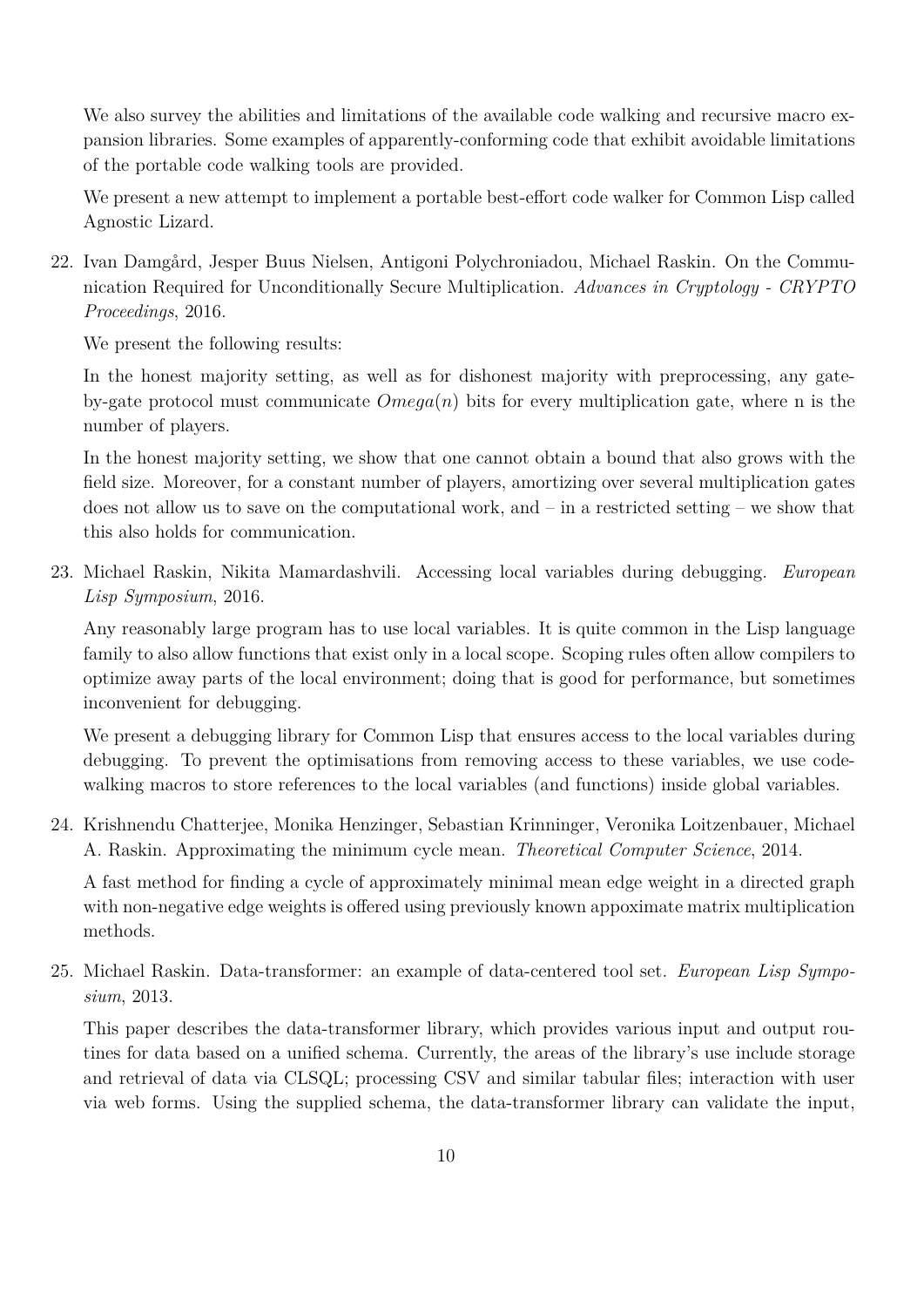process it and prepare it for output. A data schema may also include channel-specific details, e.g. one may specify a default HTML textarea size to use when generating the forms.

26. Michael A. Raskin. Toom's Partial Order Is Transitive. *Problems of Information Transmission*, 2012.

The main result of the article is the proof of transitivity of Toom's order relation on measures on bi-infinite sequences of plusses and minuses. The relation was initially proposed as a tool to study ergodicity of cellular automata with deletions.

27. Mikhail A. Raskin. Coupling of computable measures coordinated with an order relation is not always computable. *Vestnik Mosckovskogo Universiteta (MSU Bulletin), Series 1*, 2012.

An example is given of two computable measures on infinite binary sequences such that there is a measure on pairs of infinite sequences such that the first projection of a random pair is almost surely larger than the second one and the projections of the measure are equal to original measures, but all such measures on pairs are uncomputable.

28. Mikhail A. Raskin. Lower Estimate of the Regulator of the Direct Product of almost Periodic and Periodic Sequences. *Vestnik Mosckovskogo Universiteta (MSU Bulletin), Series 1*, 2011.

A lower bound is proved for almost periodicity regulator of almost periodic sequence coupled with a periodic sequence. This lower bound differs from known upper bound only in a multiplicative constant of in the count of iterations of regulator of almost periodicity of original sequence.

# **Reviewed talks**

- 1. Mikhail Raskin. Population protocols with unreliable communication. *International Symposium on Algorithmics of Wireless Networks* (ALGOSENSORS 2021), online.
- 2. Michael Raskin. Lisp in the middle: using Lisp to manage a Linux system. *European Lisp Symposium* (ELS 2021), online.
- 3. Michael Raskin, Chana Weil-Kennedy. Efficient Restrictions of Immediate Observation Petri Nets. *International Conference on Reachability Problems* (RP 2020), online.
- 4. Michael Blondin, Mikhail Raskin. The Complexity of Reachability in Affine Vector Addition Systems with States. *International Conference on Reachability Problems* (RP 2020), online.
- 5. Michael Raskin. Bridging the stepping stones: using pieces of NixOS without full commitment. *NixCon*, 2020, online.
- 6. Michael Blondin, Mikhail Raskin. The Complexity of Reachability in Affine Vector Addition Systems with States. *Logic in Computer Science* (LICS 2020), online.
- 7. Kristoffer Arnsfelt Hansen, Mikhail A. Raskin. A two-player stay-in-a-set game with perfect information and without Nash equilibria. *International Symposium on Games, Automata, Logics, and Formal Verification* (GandALF 2019), Bordeaux, France.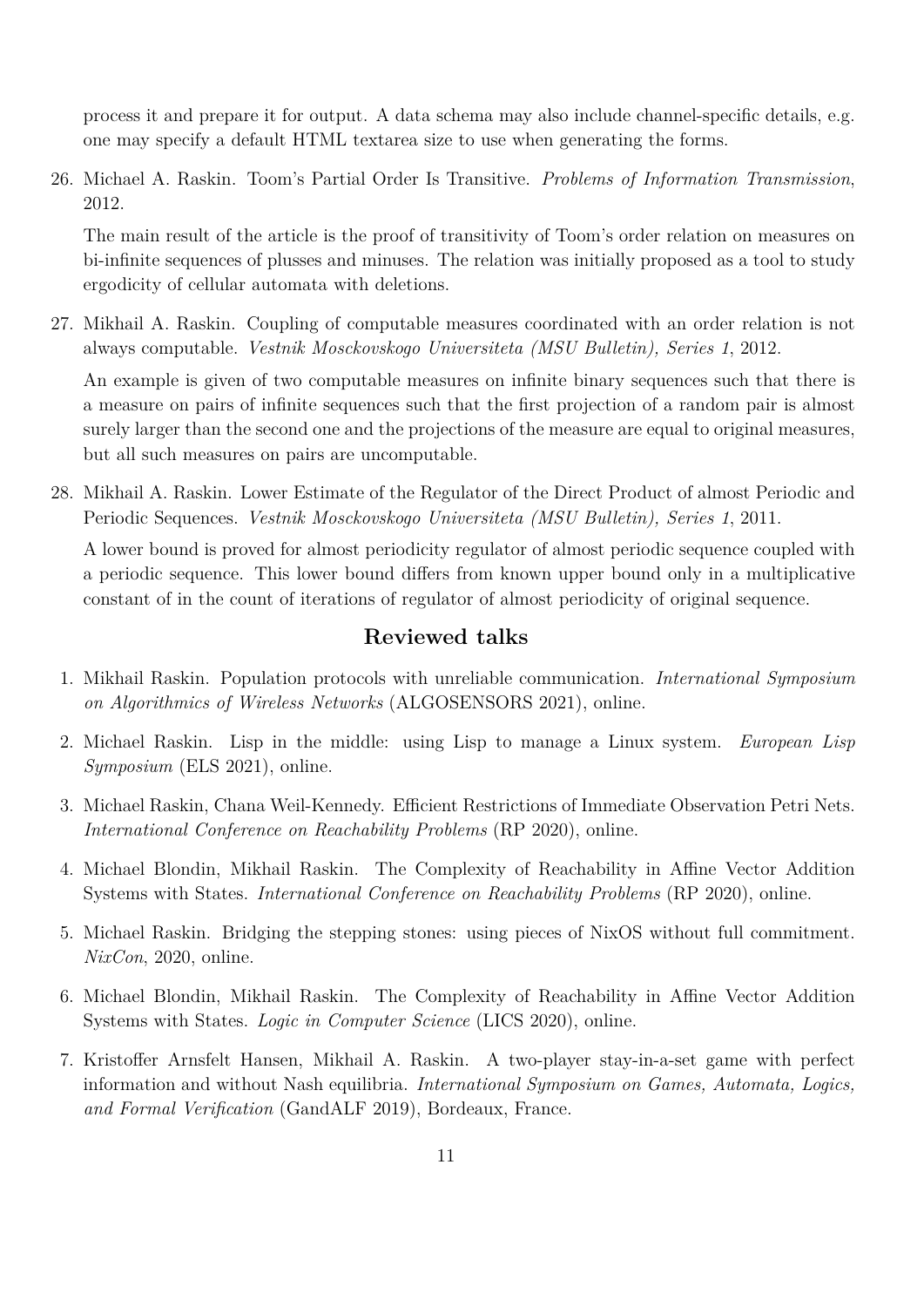- 8. Michael A. Raskin, Christoph Welzel. Working with first-order proofs and provers. *European Lisp Symposium* (ELS 2019), Genoa, Italy.
- 9. Mikhail Raskin. A superpolynomial lower bound for the size of non-deterministic complement of an unambiguous automaton. *International Colloquium on Automata, Languages, and Programming* (ICALP 2018), Prague, Czech Republic.
- 10. Michael A. Raskin. A linear lower bound for incrementing a space-optimal integer representation in the bit-probe model. *International Colloquium on Automata, Languages, and Programming* (ICALP 2017), Warsaw, Poland.
- 11. Michael Raskin. Writing a best-effort portable code walker in Common Lisp. *European Lisp Symposium* (ELS 2017), Brussels, Belgium.
- 12. Michael Raskin, Nikita Nikitenkov. Paradox of choice in social network games with product choice. *Game theory society congress* (GAMES 2016), Maastricht, Netherlands.
- 13. Michael Raskin, Nikita Mamardashvili. Accessing local variables during debugging. *European Lisp Symposium* (ELS 2016), Krakow, Poland.
- 14. Mikhail A. Raskin. Computable measures that are couplable but not computably couplable. *International Conference on Computability, Complexity and Randomness* (CCR 2013), Moscow, Russia.
- 15. Michael Raskin. Data-transformer: an example of data-centered tool set. *European Lisp Symposium* (ELS 2013), Madrid, Spain.
- 16. Mikhail Raskin, Yuri Pritykin. Almost periodicity and finite automata.. *Workshop on Infinite Words, Automata and Dynamics*, 2007, Ekaterinburg, Russia.

#### **Seminar talks**

- 1. State complexity of complementing unambiguous automata. *Dagstuhl Seminar. Unambiguity in Automata Theory*, 2021, Dagstuhl, Germany.
- 2. Nearly optimal spanners in quite sparse random simple temporal graphs. *Dagstuhl Seminar. Temporal Graphs: Structure, Algorithms, Applications*, 2021, online.
- 3. Population protocols and complexity. *Department of Mechanics and Maths, Moscow State University*, 2021, online.
- 4. State complexity of complementing unambiguous finite automata. *Department of Informatics, Technical University of Munich*, 2021, Munich.
- 5. Complexity landscape of (Z-) A-VASS reachability. *Department of Informatics, Technical University of Munich*, 2020, Munich.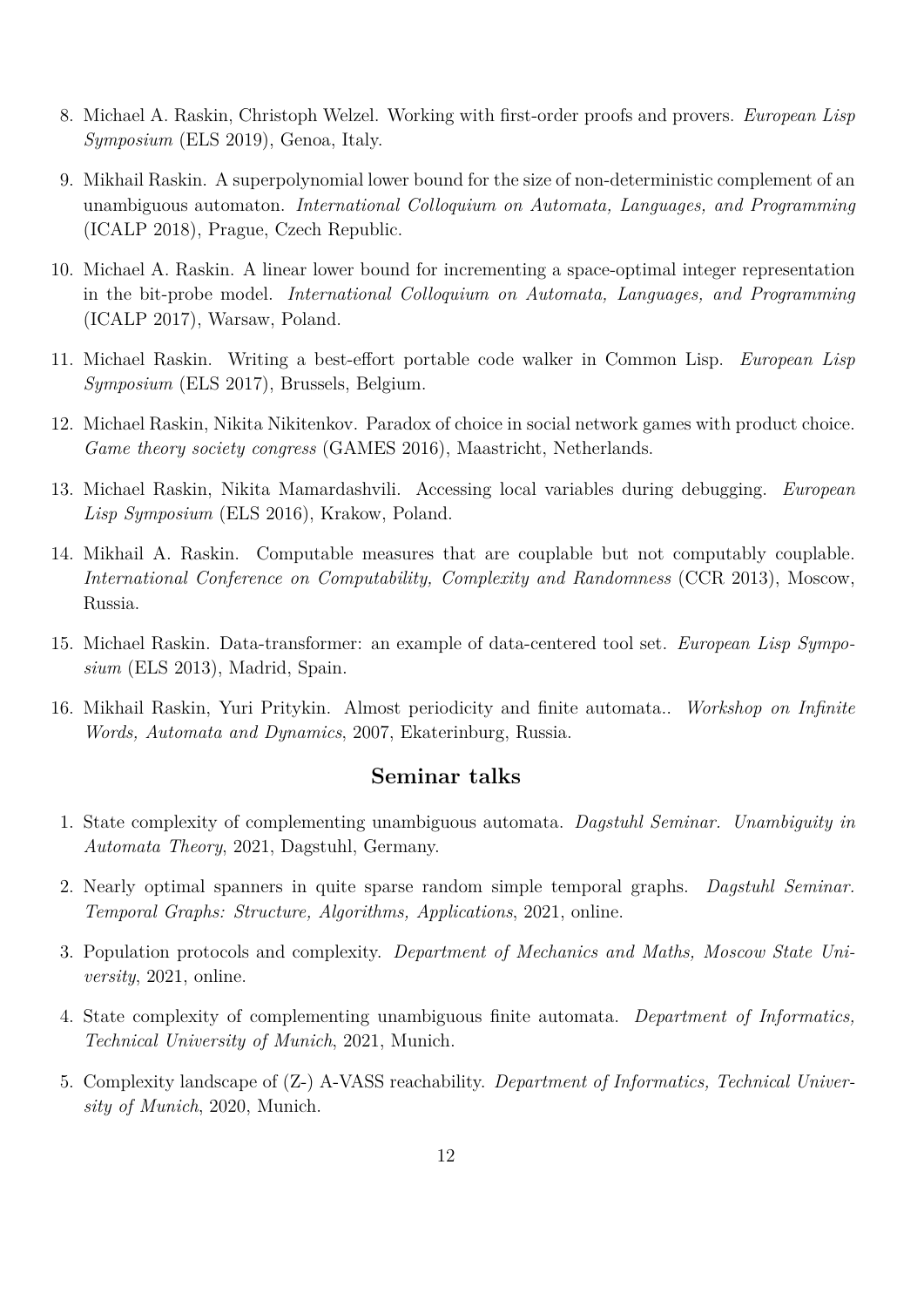- 6. Immediate observation Petri nets. *Department of Mechanics and Maths, Moscow State University*, 2020, online.
- 7. Restrictions of IO reachability problem with lower complexity. *Department of Informatics, Technical University of Munich*, 2020, Munich.
- 8. Lower bounds on reachability complexity for Petri nets. *Department of Mechanics and Maths, Moscow State University*, 2020, online.
- 9. Expected time of gossip propagation. *Department of Mechanics and Maths, Moscow State University*, 2020, online.
- 10. Query-FS: Integrating with UNIX from Common Lisp via FS API. *Online Lisp Meeting*, 2020, online.
- 11. Courcelle's theorem and its variants. *Department of Informatics, Technical University of Munich*, 2019, Munich.
- 12. Population protocols with unreliable communication. *Department of Informatics, Technical University of Munich*, 2019, Munich.
- 13. State complexity of finite automata and the effects of operations on automata. *Department of Mechanics and Maths, Moscow State University*, 2018, Moscow.
- 14. Clique-width based graph algorithms. *Department of Computer Science, Higher School of Economics*, 2018, Moscow.
- 15. Degrees of ambiguity in finite automata. *Department of Mechanics and Maths, Moscow State University*, 2018, Moscow.
- 16. Enumerating colourings by colour renaming. *LaBRI, University of Bordeaux*, 2018, Bordeaux.
- 17. A superpolynomial lower bound for the size of non-deterministic complement of an unambiguous automaton. *LaBRI, University of Bordeaux*, 2018, Bordeaux.
- 18. A superpolynomial lower bound for the size of non-deterministic complement of an unambiguous automaton. *Department of Computer Science, Higher School of Economics*, 2017, Moscow.
- 19. Oblivious RAM constructions. *Department of Mechanics and Maths, Moscow State University*, 2017, Moscow.
- 20. Enumerating colourings by colour renaming. *GraphEn project meeting, LaBRI*, 2017, University of Bordeaux.
- 21. A linear lower bound for incrementing a space-optimal integer representation in the bit-probe model. *LaBRI, University of Bordeaux*, 2017, Bordeaux.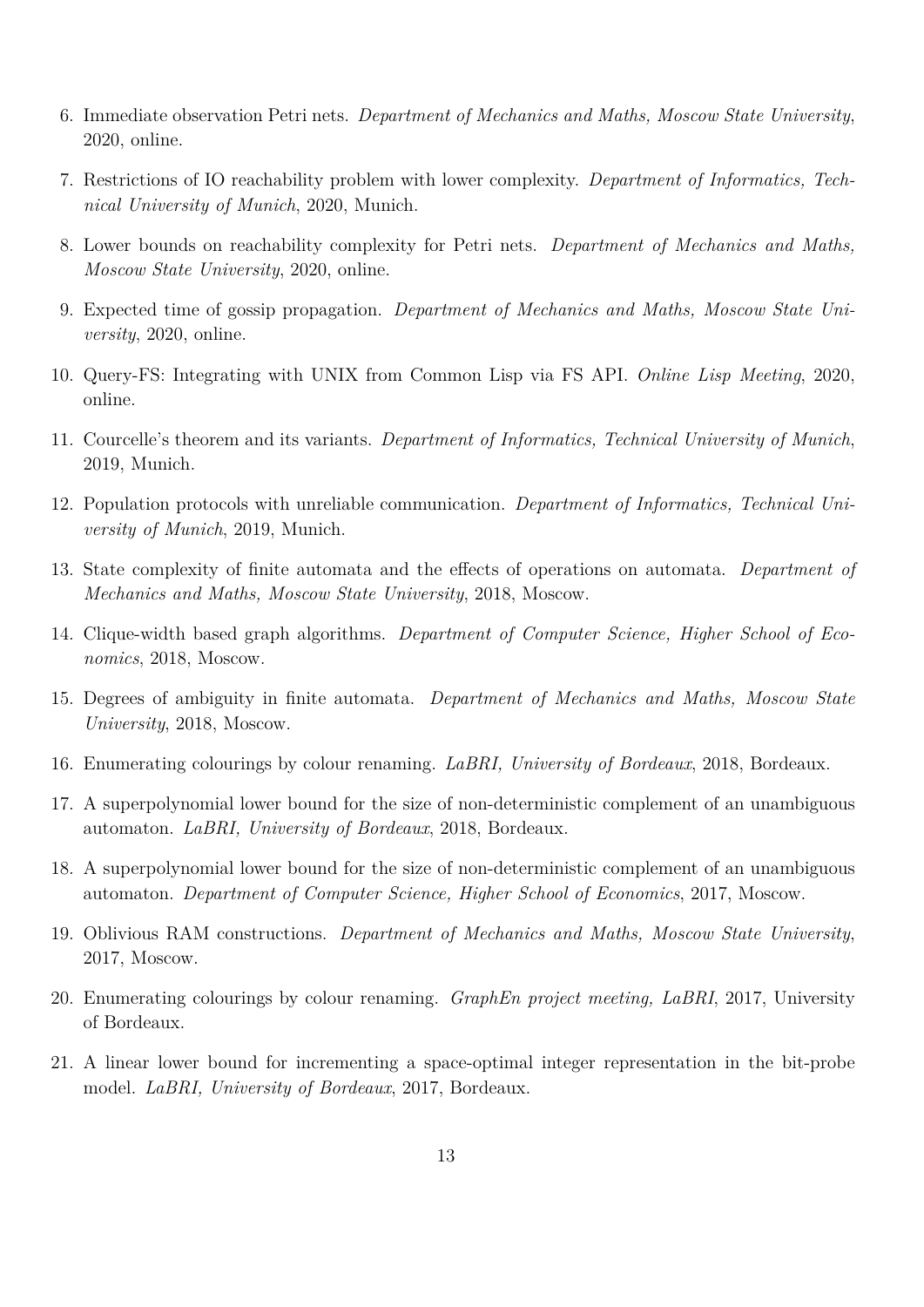- 22. When learning works better than machine learning: Recovering damaged QR-codes with manual choice of image features to recognize. *Friday talk, Department of Computer Science, Aarhus University*, 2016, Aarhus.
- 23. A linear lower bound for incrementing a space-optimal integer representation in the bit-probe model. *Department of Computer Science, Aarhus University*, 2016, Aarhus.
- 24. Social network games. *Department of Computer Science, Aarhus University*, 2015, Aarhus.
- 25. Approximating the minimum cycle mean. *Department of Mechanics and Maths, Moscow State University*, 2014, Moscow.
- 26. QueryFS: a virtual filesystem based on queries. *Department of Mechanics and Maths, Moscow State University*, , Moscow.
- 27. Computable measures that are couplable but not computably couplable. *Department of Mechanics and Maths, Moscow State University*, , Moscow.
- 28. Cellular automata, cellular automata with deletions and Toom's relation on measures (short series of talks). *Department of Mechanics and Maths, Moscow State University*, , Moscow.
- 29. Goldreich's construction for secure multiparty computation (short series of talks). *Department of Mechanics and Maths, Moscow State University*, , Moscow.
- 30. On regulator of a finite transducer image of an almost periodic sequence. *Department of Mechanics and Maths, Moscow State University*, , Moscow.

### **Lightning talks**

- 1. Lisp in the middle of web browsing. *European Lisp Symposium* (ELS 2019), Genoa, Italy.
- 2. Specifying code walking support. *European Lisp Symposium* (ELS 2019), Genoa, Italy.
- 3. Lisp-in-the-middle: Unifying system policies as Lisp code. *European Lisp Symposium* (ELS 2018), Marbella, Spain.
- 4. Lisp-in-the-middle, or I wanted a Lisp Machine and all I got was a fancy sudo. *European Lisp Symposium* (ELS 2017), Brussels, Belgium.
- 5. OpenCV wrapper and form processing for Common Lisp implementation notes. *European Lisp Symposium* (ELS 2015), London, UK.
- 6. Julia: an outside view. *European Lisp Symposium* (ELS 2014), Paris, France.
- 7. Screen subareas in StumpWM via tagging. *European Lisp Symposium* (ELS 2014), Paris, France.
- 8. Personal software for PC: how I ended up reading email using Common Lisp. *European Common Lisp Meeting* (ELS 2013), Madrid, Spain.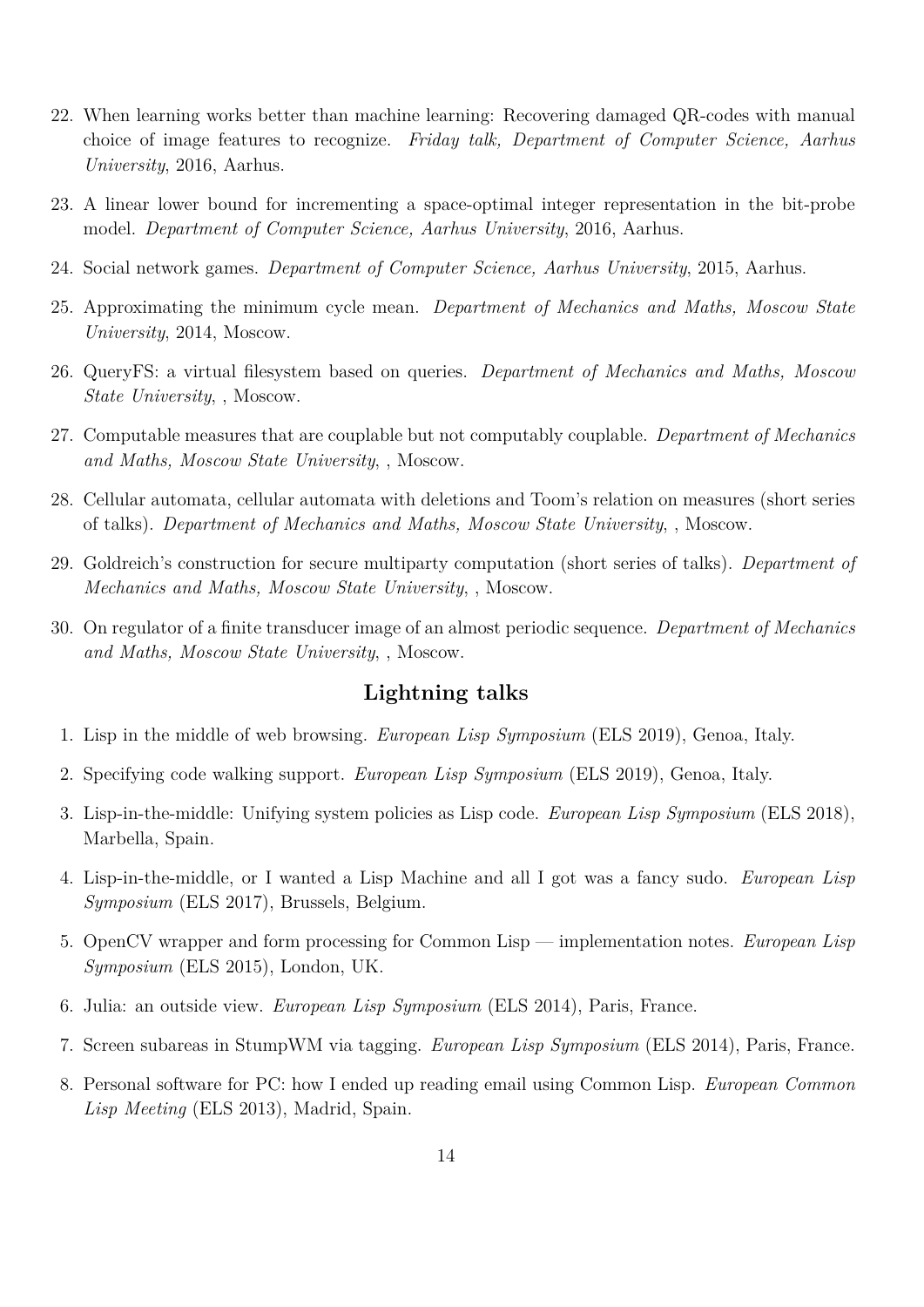9. QueryFS: a virtual filesystem based on queries and related tools. *European Lisp Symposium* (ELS 2012), Zadar, Croatia.

# **Conference awards**

Best paper award. *International Conference on Application and Theory of Petri Nets, 2021* Best paper award. *International Conference on Application and Theory of Petri Nets, 2019*

#### **Meetings attended**

- 1. Dagstuhl seminar. Unambiguity in Automata Theory, 2021, Dagstuhl, Germany + online.
- 2. International Symposium on Games, Automata, Logics, and Formal Verification (GandALF 2021), Padova, Italy + online.
- 3. International Symposium on Algorithmics of Wireless Networks (ALGOSENSORS 2021), online.
- 4. European Lisp Symposium (ELS 2021), online.
- 5. Dagstuhl Seminar. Temporal Graphs: Structure, Algorithms, Applications, 2021, online.
- 6. International Conference on Reachability Problems (RP 2020), online.
- 7. NixCon, 2020, online.
- 8. QONFEST, 2020, online.
- 9. Symposium on Logic in Computer Science (LICS 2020), online.
- 10. International Workshop on Verification of Infinite-State Systems (INFINITY 2020), online.
- 11. European Lisp Symposium (ELS 2020), online.
- 12. International Symposium on Games, Automata, Logics, and Formal Verification (GandALF 2019), Bordeaux, France.
- 13. European Lisp Symposium (ELS 2019), Genoa, Italy.
- 14. Meeting of German scientists in the area of Concurrency Theory (D-CON 2019), Munich, Germany.
- 15. International Colloquium on Automata, Languages, and Programming (ICALP 2018), Prague, Czech Republic.
- 16. European Lisp Symposium (ELS 2018), Marbella, Spain.
- 17. International Colloquium on Automata, Languages, and Programming (ICALP 2017), Warsaw, Poland.
- 18. European Lisp Symposium (ELS 2017), Brussels, Belgium.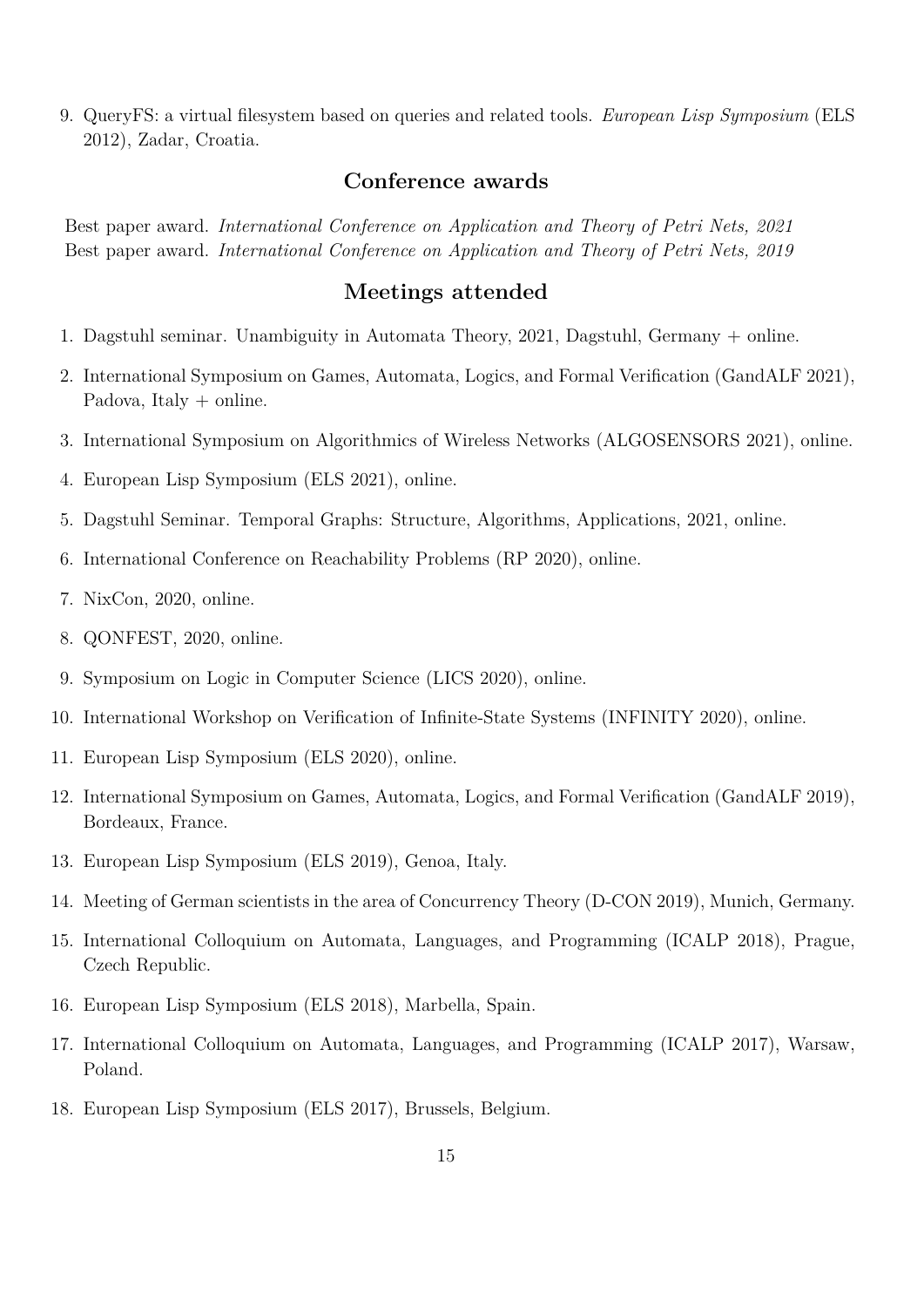- 19. Game theory society congress (GAMES 2016), Maastricht, Netherlands.
- 20. Logical foundations of game theory (LOFT 2016), Maastricht, Netherlands.
- 21. European Symposium on Algorithms (ESA 2016), Aarhus, Denmark.
- 22. European Lisp Symposium (ELS 2016), Krakow, Poland.
- 23. European Lisp Symposium (ELS 2015), London, UK.
- 24. Games, Automata, Logic and Formal Verification (GandALF 2014), Verona, Italy.
- 25. European Lisp Symposium (ELS 2014), Paris, France.
- 26. Computability, Complexity and Randomness (CCR 2013), Moscow, Russia.
- 27. Games, Automata, Logic and Formal Verification (GandALF 2013), Borca di Cadore, Italy.
- 28. European Lisp Symposium (ELS 2013), Madrid, Spain.
- 29. European Lisp Symposium (ELS 2012), Zadar, Croatia.
- 30. Computer Science in Russia (CSR 2007), Ekaterinburg, Russia.

#### **Scholarships**

**2005–2008** Kolmogorov Scholarship for students in mathematical logic and theory of algorithms

# **Teaching experience**

| TU Munich (2019–2021):                                                                  |
|-----------------------------------------------------------------------------------------|
| Supervision: Interactive Tool for Developing and Verifying First-Order Proofs           |
| in Integration with Existing Automated provers (BSc thesis)                             |
| Supervision: Fast Simulation of Population Protocols (BSc thesis)                       |
| Lecturer and Teaching assistant: Practical course «Algorithms for programming contests» |
| Teaching assistant: Complexity theory                                                   |
| University of Bordeaux (2018):                                                          |
| Teaching assistant: Array algorithms                                                    |
| Independent University of Moscow (2007–2015):                                           |
| Lecture courses: Introduction to probability theory, Set theory, Mathematical logic     |
| Teaching assistant: Geometry, Algebra, Mathematical analysis                            |
| Lomonosov Moscow State University (2015):                                               |
| Co-supervision of an MSc thesis project                                                 |
| "Paradoxical examples of social network games with product choice"                      |
| Moscow Institute of Physics and Technology $(2011-2014)$ :                              |
| Teaching Assistant: Mathematical logic, Algorithmic complexity.                         |
| 16                                                                                      |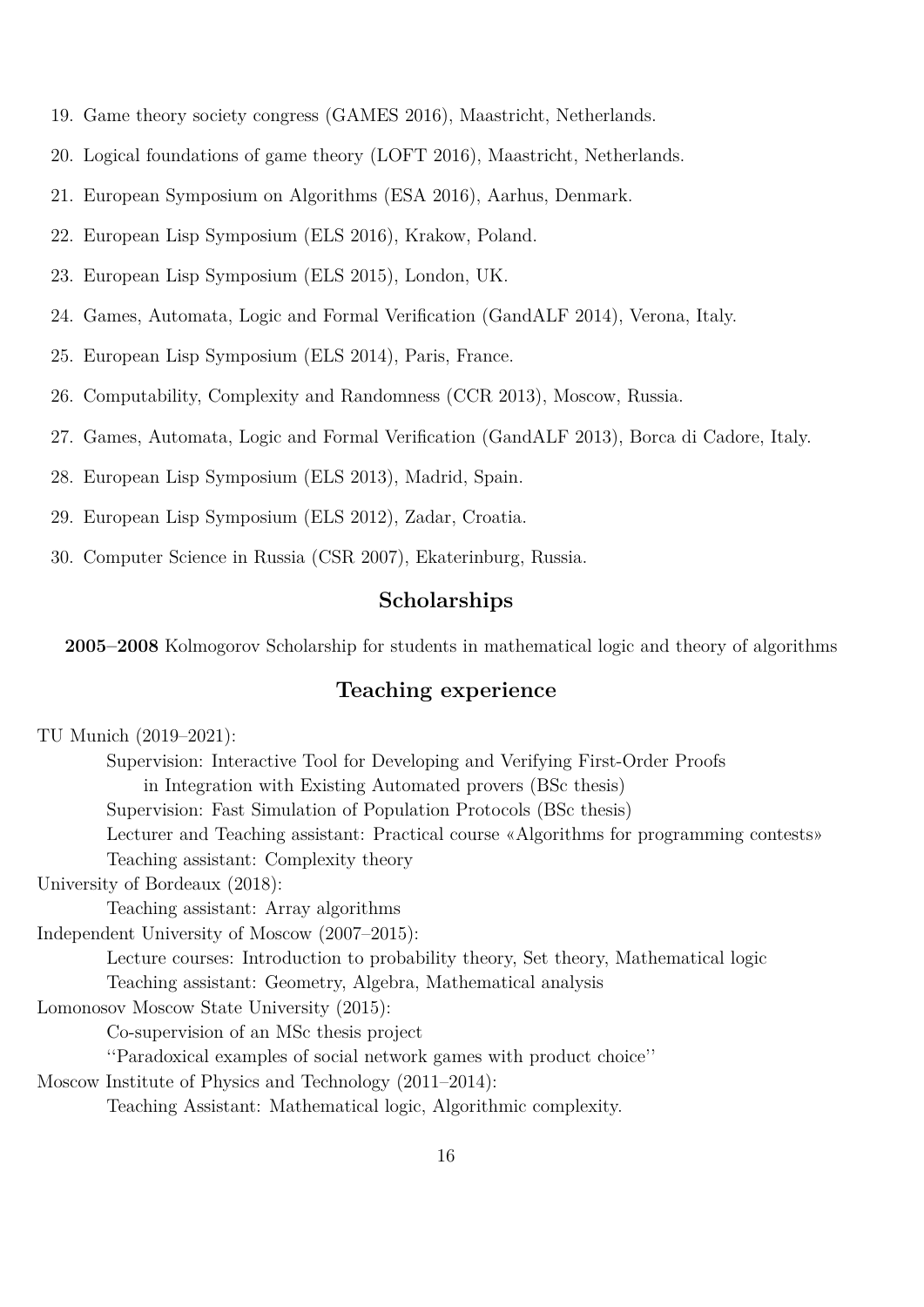Lecture Courses at the Summer School "Contemporary Mathematics" (2007–2019)

- "Between nonsense and unknowable. What we can claim, verify, prove";
- "Toy examples of games":
- "Blind counting";
- "The objects that happen to exist" (probabilistic proofs of existence);
- "We cannot wait for favors from Nature" (forcing method in set theory model construction);
- "Who am I? Where am I?" (on sampling assumptions);
- A set of conventions and conventions about sets (a survey of alternative set theories);
- *•* Cellular automata;
- *•* Classical nonclassical logics and standard nonstandard models;
- Fortune-teller is of no use (what can and what cannot be predicted),
- Conditional probability and other probabilistic notions;
- Introduction to game theory;
- *•* Sequences, close to periodical (with Yu.Pritykin).

# **Computer experience**

| Main languages: | Common Lisp, Python, Pascal (Free Pascal Compiler, Delphi),                              |
|-----------------|------------------------------------------------------------------------------------------|
|                 | POSIX Shell/Bash, Nix                                                                    |
| Other:          | Julia, Scheme, C, C++, JavaScript, OCaml                                                 |
|                 | <b>System administration:</b> GNU/Linux servers; small networks with complicated routing |

#### **Professional programming**

- **2017–2018** Design and implementation of a web UI for the TRAG collection of automata algorithms, as well as development and implementation of additional algorithms for TRAG. (LaBRI)
- **2008–2015** Design and implementation of web-based software systems for data collection, automated validation, unification and analysis in context of academic competitions for
- high-school and university students. Participation in organisation of competition events. (MCCME)
- **2004–2008** Development of software systems for automated data acquisition, processing
	- and monitoring in engineering tests. (NATI)

#### **Contributions to open source projects**

| <b>NixPkgs</b>         | import software packages to the NIX platform,                           |
|------------------------|-------------------------------------------------------------------------|
|                        | principal author of two accepted Nixpkgs RFCs,                          |
|                        | minor patches to the Nix package manager                                |
| <b>Agnostic Lizard</b> | author and current maintainer of a code walking library for Common Lisp |
| StumpWM                | tag-based window management code for Stump Window Manager               |
| $CL$ -Emb              | current maintainer                                                      |
| RelFS                  | symlink generation code for Relational filesystem                       |
| <b>FunionFS</b>        | support for dynamical reconfiguration of the union filesystem           |